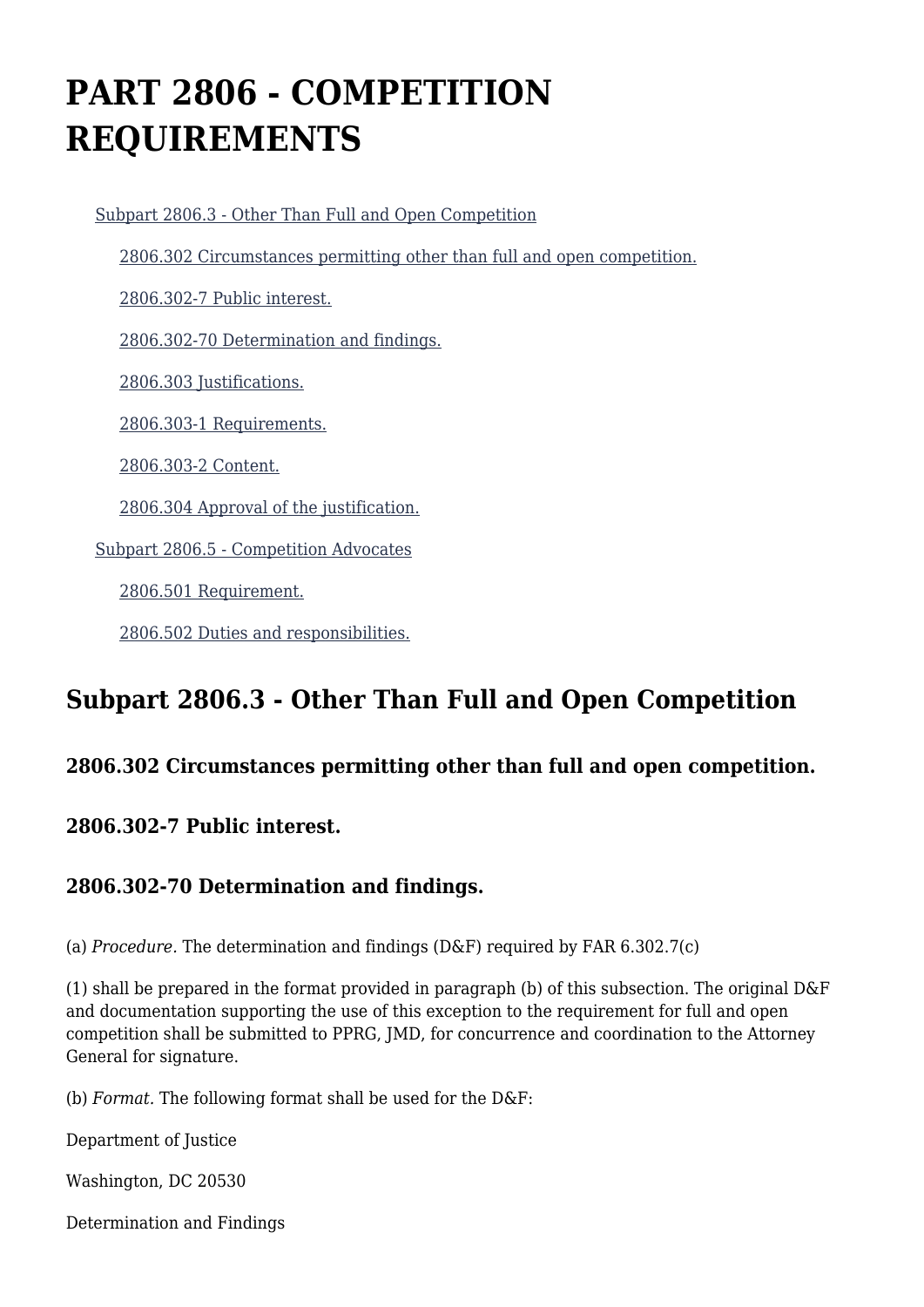Authority To Use Other Than Full and Open Competition:

Upon the basis of the following findings and determination, which I hereby make pursuant to the authority of 41 U.S.C. 253(c)(7), as implemented by FAR 6.302-7, it is in the public interest to provide for other than full and open competition in the contract action described below.

Findings:

1. The (1) proposes to enter into a contract for the acquisition of (2).

2. Use of the authority cited above is necessary and in the public interest for the following reasons: (3)

#### Determination

For the reasons described above, it is necessary and in the public interest to use other than full and open competition in the proposed acquisition.

Signature

Date

Notes:

- (1) Name of contracting activity.
- (2) Brief description of supplies or services.
- (3) Explain the need for use of the authority.

### **2806.303 Justifications.**

#### **2806.303-1 Requirements.**

Pursuant to FAR 6.303-1(d), a copy of the justification shall be forwarded through the Department's Competition Advocate to the Department's point of contact with the Office of the United States Trade Representative.

#### **2806.303-2 Content.**

In addition to the information required by FAR 6.303-2, justifications requiring the approval of the PE shall contain the following documents:

(a) A written Acquisition Plan as required by FAR 7.102 and part 2807 of this chapter. If a plan was not prepared, explain why planning was not feasible or accomplished.

(b) A copy of the CBD announcement or proposed announcement in accordance with the requirements of FAR 5.203.

(c) As part of the description of the supplies or services required in FAR 6.303-2, the justification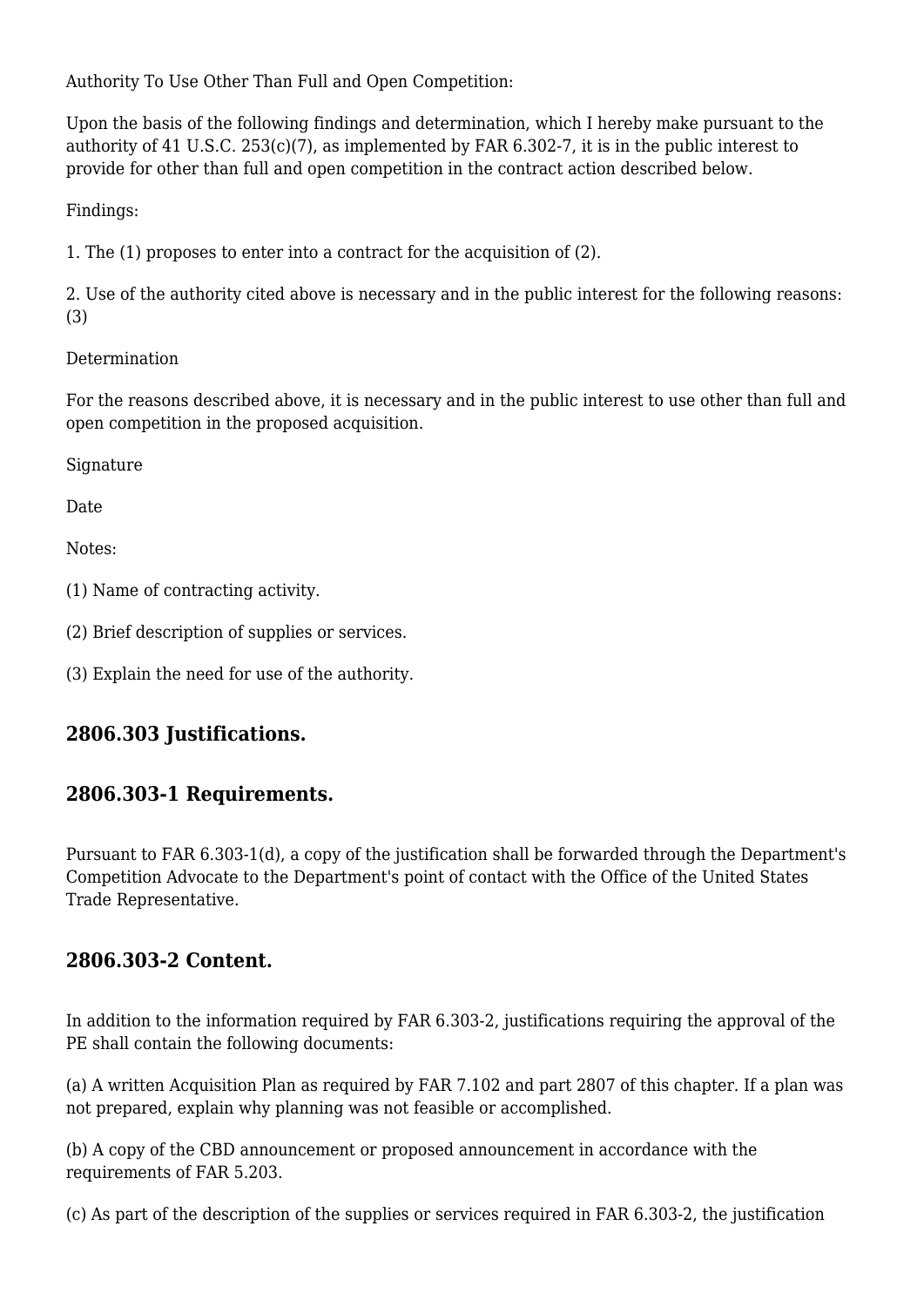shall include the statement of need as submitted by the requiring activity and any subsequent changes or revisions to the specifications.

(d) Any additional documentation that may be unique to the proposed procurement and is relevant to the justification.

## **2806.304 Approval of the justification.**

(a) All justifications for contract actions over the contracting officer's approval dollar threshold shall be submitted to the BPC for concurrence before being forwarded to the contracting activity competition advocate for approval. Justifications requiring approval by the PE shall be further submitted for the concurrence of the contracting activity competition advocate and the HCA, or designee, before being forwarded to the PE for approval.

(b) After approval by the PE, the signed original will be returned to the contracting activity and one copy will be retained by the PPRG, JMD.

(c) Pursuant to FAR 6.304(c), a class justification for other than full and open competition shall be approved in accordance with bureau procedures.

## **Subpart 2806.5 - Competition Advocates**

#### **2806.501 Requirement.**

In accordance with FAR 6.501:

(a) The Assistant Director, Procurement Policy and Review Group, Management and Planning Staff, Justice Management Division, has been designated as the Competition Advocate for the Department of Justice.

(b) The agency head will appoint, in each bureau, an official to be the contracting activity competition advocate. The contracting activity competition advocates shall be vested with the overall responsibility for competition activities within their contracting activity. No individual in the contracting office at or below the level of chief of the contracting office may serve as the contracting activity competition advocate. An individual at any level above the BPC may serve as contracting activity competition advocate.

#### **2806.502 Duties and responsibilities.**

In addition to the duties and responsibilities set forth in FAR 6.502(b) and elsewhere in this chapter, contracting activity competition advocates shall:

(a) Actively enforce the Department's Competition Advocacy Program within the contracting activity and ensure that systems are established for the effective internal control of contracting activity functions and activities which implement the Department's Competition Advocacy Program.

(b) Implement specific goals and objectives to enhance competition and the acquisition of